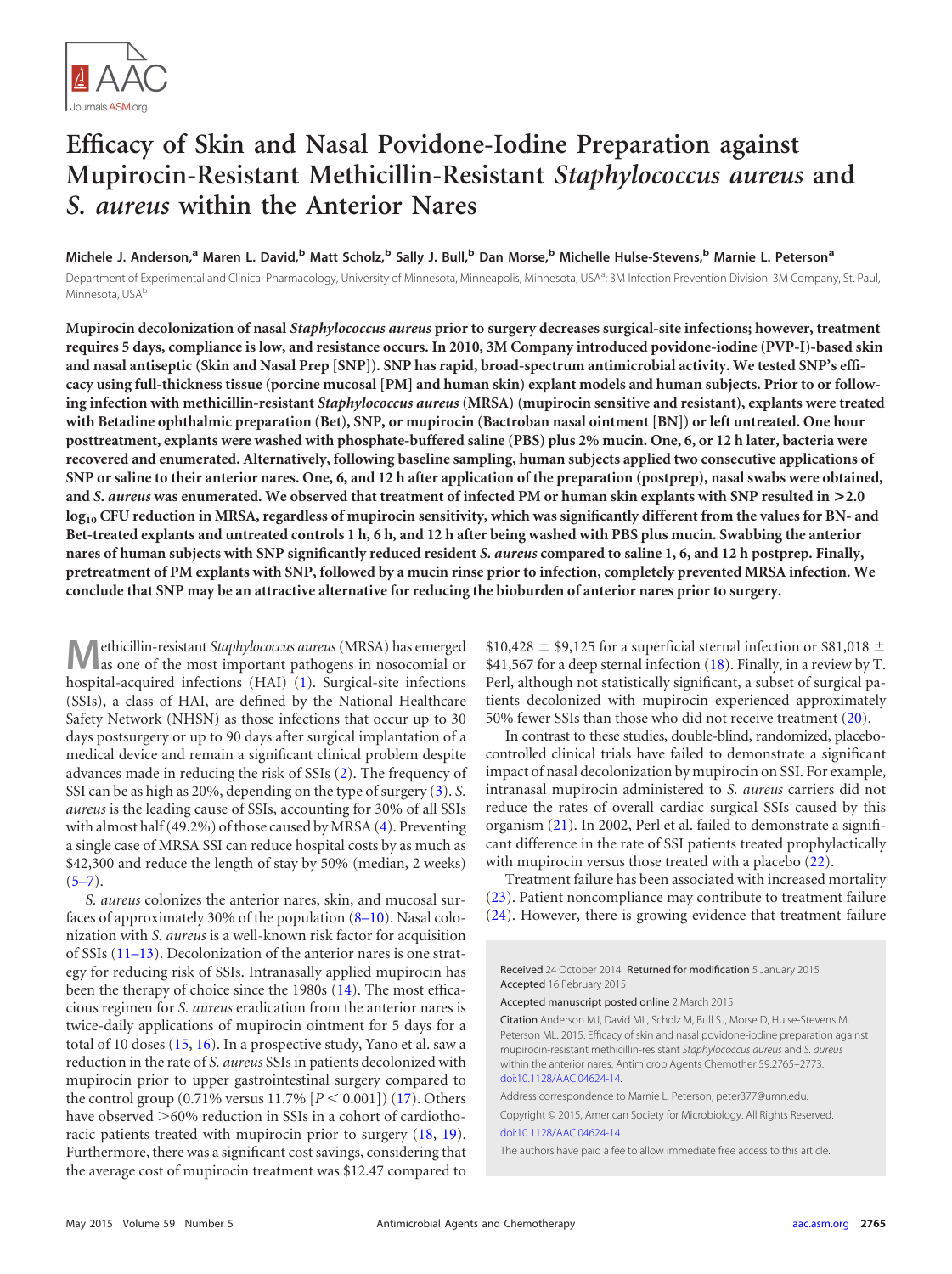may also be due to acquired antibiotic resistance [\(25](#page-7-8)[–](#page-7-9)[27\)](#page-7-10). The prevalence rates of high-level mupirocin resistance (Mup<sup>r</sup>) increased from 1.6% of MRSA strains during the 5-year period of 1995 to 1999 to 7% for 2000 to 2004 [\(28\)](#page-7-11). The increasing prevalence of Mup<sup>r</sup> has important implications for institutions where decolonization is the standard of care. While there are no standardized guidelines for screening or decolonization, most clinicians attempt to decolonize patients who are at risk with a combination of chlorhexidine gluconate applied to the skin and intranasal mupirocin [\(29\)](#page-7-12). The use of mupirocin enhances selective pressure, decreasing its effectiveness as a decolonization strategy  $(30)$ . This has prompted the evaluation of alternative strategies for reducing the risk of MRSA SSIs.

In early 2010, 3M Company launched 3M skin and nasal antiseptic (Skin and Nasal Prep [SNP]), an alternative to topical antibacterial therapy with mupirocin, as a topical patient preoperative antiseptic prep for the reduction of microbial bioburden on the skin and in the anterior nares. The preparation is based on povidone-iodine (PVP-I), which has broad-spectrum antibacterial activity, as well as activity against fungi, protozoa, viruses, and some bacterial spores [\(31,](#page-7-14) [32\)](#page-7-15). PVP-I has rapid *in vitro* activity (bactericidal within 15 to 20 s), and the duration of the effect on skin has been reported to be 12 to 14 h due to a phenomenon called backdiffusion [\(33,](#page-7-16) [34\)](#page-7-17). In contrast to the use of antibiotics, there is minimal potential for the development of resistance to PVP-I due to multiple cellular targets [\(35,](#page-7-18) [36\)](#page-7-19). Finally, excipients in the 3M SNP formulation protect PVP-I from inactivation by organic compounds such as blood or mucin and increase mucoadhesion.

Recently, Phillips et al. conducted a prospective, open-label, randomized clinical study to evaluate 3M SNP as an alternative to intranasal mupirocin because of lack of patient compliance and increasing mupirocin resistance [\(37\)](#page-7-20). They demonstrated that 3M SNP resulted in significantly fewer *S. aureus* SSIs than mupirocin. Therefore, we conducted an analysis of 3M SNP and mupirocin and determined their ability to reduce MRSA burden on mucosal tissues and human skin. The aims of this study were threefold: (i) to demonstrate that 3M Skin and Nasal Prep is efficacious at reducing microbial bioburden and in prevention of methicillin-resistant *S. aureus* infections in an *ex vivo* model, (ii) to show efficacy against Mup<sup>r</sup> MRSA in a novel ex vivo human skin MRSA infection model, and (iii) to validate reduction in the anterior nares *S. aureus* bioburden of human subjects.

## **MATERIALS AND METHODS**

**Bacterial growth and explant inoculation.** Methicillin-resistant *S. aureus* (MRSA) strain Xen30 was purchased from Caliper Life Sciences (Hopkinton, MA). Mupirocin-resistant clinical MRSA isolates were received from the Minnesota Department of Health's repository. Mupirocin susceptibility was evaluated using Etest strips (bioMérieux, Durham, NC) according to the manufacturer's instructions. Strips were interpreted according to literature and opinion, as they were for research use only. Bacterial strains described in these studies are maintained in our laboratories as frozen glycerol stocks. Prior to experimentation, tryptic soy agar containing 5% sheep blood (TSB) (Becton Dickinson, Franklin Lakes, NJ) is inoculated from frozen stocks. On the afternoon prior to initiation of the experiment, Todd-Hewitt broth (BD Biosciences, San Jose, CA) is inoculated with colonies from fresh TSB plates. Stationary-phase (overnight) cultures are washed in RPMI 1640 medium (Invitrogen, Carlsbad, CA) and resuspended to a concentration of approximately  $5 \times 10^8$  CFU/ml. Two-microliter portions of this suspension are used to inoculate explants on the

mucosa or stratum corneum surface ( $1 \times 10^6$  CFU/explants). Explants are returned to 37 $^{\circ}$ C and 7% CO<sub>2</sub> and incubated for 1 to 24 h.

Explants of healthy porcine vaginal mucosa (5-mm diameter; fullthickness squamous epithelium) or human skin (5-mm diameter; full thickness) were infected with methicillin-resistant *S. aureus*. Prior to or following infection, explants were treated with Betadine solution (ophthalmic preparation) (Betadine Ophthalmic) (Alcon, Fort Worth, TX), 3M skin and nasal antiseptic (Skin and Nasal Prep [SNP]) (St. Paul, MN), or mupirocin ointment (Bactroban nasal ointment [Bactroban Nasal]; Glaxo Smith Kline, Research Triangle Park, NC) or left untreated (controls). Bacteria were enumerated by transferring explants to  $2\times$  Dey-Engley (DE) broth (Becton Dickinson, Franklin Lakes, NJ) for neutralization, vortex mixing, and then plating onto TSB plates neat or serially diluted in phosphate-buffered saline (PBS; Sigma, St. Louis, MO).

*Ex vivo* **porcine vaginal mucosal (PVM) culture.** In a previous publication, we describe a novel model for determining the efficacy of antimicrobial agents [\(38\)](#page-7-21). Briefly, specimens of healthy porcine vaginal mucosa are excised from animals at slaughter in the University of Minnesota Andrew Boss Laboratory of Meat Science. The tissue is a by-product of the slaughter of animals for human consumption and therefore Institutional Animal Care and Use Committee (IACUC) exempt. Specimens are then transported to the laboratory in RPMI 1640 medium supplemented with 10% fetal calf serum (Invitrogen, Carlsbad, CA) on ice. Tissue was utilized within 3 h of excision. Tissue explants of uniform size were obtained from the porcine vagina using a 5-mm biopsy punch. Excess muscle tissue was trimmed away with a scalpel. The explants are washed in serum and antibiotic-free medium 3 times and then placed mucosal side up on a 0.4- $\mu$ m cell culture insert (BD Bioscience, San Jose, CA) in 6-well plates containing fresh serum and antibiotic-free RPMI 1640 medium. The mucosal surface was continually exposed to air.

**Procurement culture of human skin explants.** Healthy human skin (deidentified) is procured by the National Disease Research Interchange (NDRI) and is exempt from Institutional Review Board review. Healthy skin specimens are excised from cadavers and transported to the laboratory in HypoThermosol (BioLife Solutions, Bothell, WA), a cryopreservation medium. Tissue is utilized within 24 h of excision. Decolonization of normal flora is achieved by drying the surface of the specimen and swabbing the area with ChloraPrep (CareFusion, San Diego, CA) twice. Explants of uniform size are then obtained from the specimen using a 5-mm biopsy punch. Tissue explants are washed in RPMI 1640 medium containing 2% (vol/vol) normal human serum. The explants are then placed on a polyethylene terephthalate (PET) track-etched 0.4-um cell culture insert (BD Biosciences, San Jose, CA) in 6-well plates containing fresh RPMI 1640 medium plus 2% normal human serum (Invitrogen, Carlsbad, CA) and incubated at  $37^{\circ}$ C and  $7\%$  CO<sub>2</sub>. An air interface is maintained with the stratum corneum.

**Application of test formulations or comparators.** The model was developed to be a semihigh-throughput screen of full-strength formulations in the form of liquids, pastes, gels, foams, or dressings. One hundred microliters of Betadine ophthalmic preparation, 3M Skin and Nasal Prep, or mupirocin (Bactroban Nasal) ointment is applied topically to each explant, and the explants were incubated for 1 to 24 h at 37°C and 7% CO<sub>2</sub>.

**Mucin wash.** To mimic mucociliary clearance, 1 h following application of treatments to the explants, 1 ml of 2% (wt/vol) mucin (Sigma, St. Louis, MO) in PBS was pipetted into each well containing an explant. The plate was swirled gently to wash the explants, and the suspension was aspirated from each well. The explants were then returned to culture for the indicated time periods.

**Bacterial (CFU) enumeration.** Bacteria are enumerated from infected explants by vortex mixing (medium-high setting,  $4$  min) in 250  $\mu$ l sterile antimicrobial neutralizing DE broth at twice the manufacturer's recommended concentration. Suspensions are serially diluted in PBS (or plated neat) and spread on TSB plates using a spiral plater (Biotek, Microbiology International).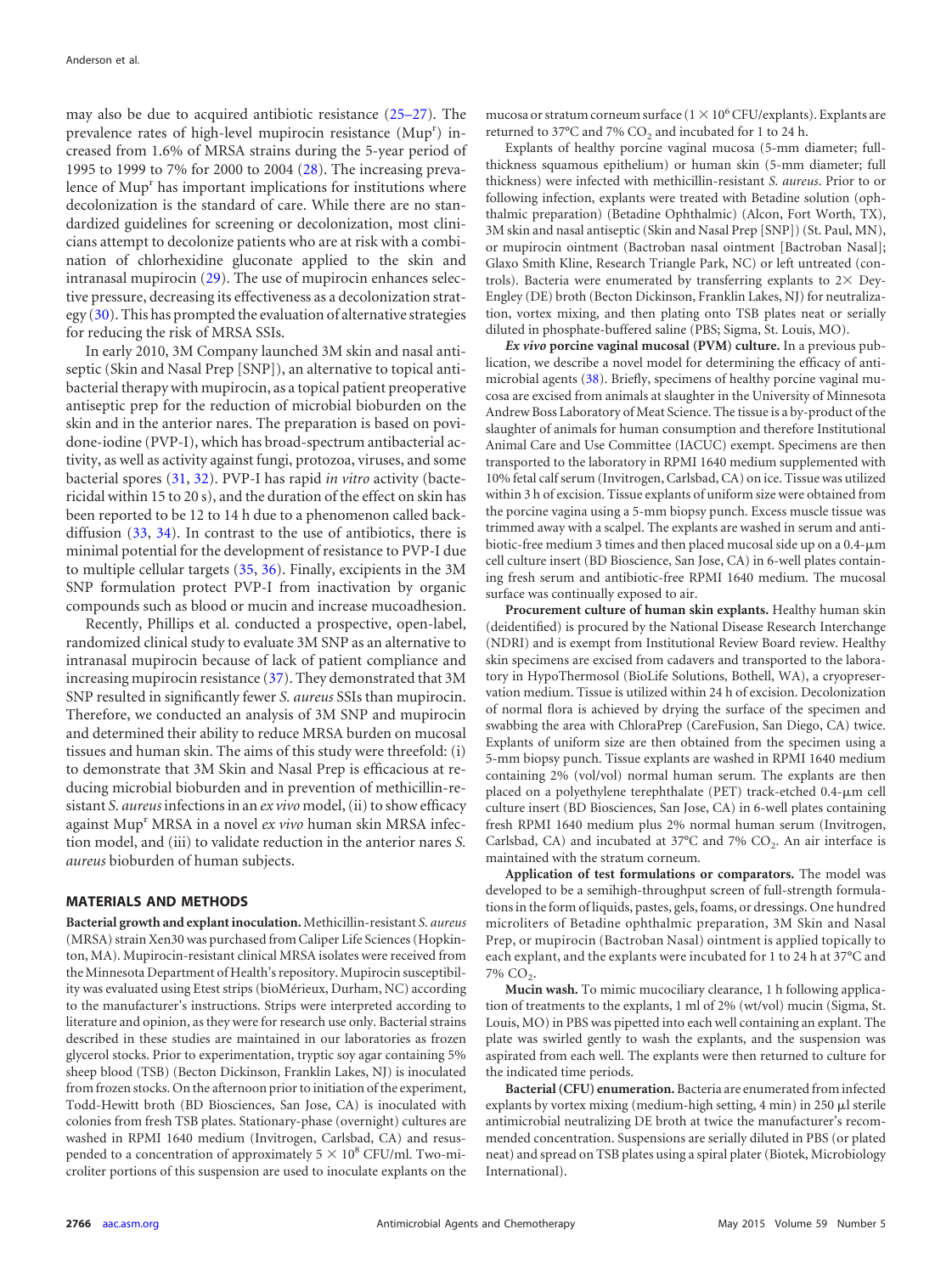

<span id="page-2-0"></span>**FIG 1** Efficacy of PVP-I formulations and Bactroban Nasal against MRSA infection in an *ex vivo* PVM model. (a) Schematic of experimental design. (b) Explants of normal PVM were infected with *S. aureus* Xen30, treated, washed with sterile PBS containing 2% mucin and then incubated as shown in panel a. The explants were treated with Betadine Ophthalmic, 3M SNP, or Bactroban Nasal (B. Nasal) or left untreated as a control. Following incubation for 1, 6, or 12 h, explants were transferred to a neutralization buffer containing sodium thiosulfate and vortex mixed to release surviving bacteria. Serial dilutions were made in sterile PBS and plated onto tryptic soy agar supplemented with sheep blood, using a spiral plater. The number of viable bacterial cells is expressed as log<sub>10</sub> CFU/explants recovered over time. Values are means  $\pm$  SEMs (error bars). Values that are statistically significantly different ( $P < 0.05$ ) from the value for the untreated control are indicated by an asterisk.

**Reduction of normal nasal flora in human subjects.** Baseline samples  $(n = 70)$  were taken from healthy human subjects prior to application of the preparation or saline. Only subjects with baseline levels of  $>5 \times 10^3$ CFU/swab were included in this efficacy study. Depending on the sampling time, 7 to 18 subjects applied 3M Skin and Nasal Prep or 0.9% saline control to their nostrils for 30 s each, followed by an immediate repeat application, for a total application time of 1 min per naris (3M study EM-05-011100). Samples for quantitative cultures were obtained from the anterior nares using a standardized swabbing procedure. Briefly, one dry, sterile rayon swab was used to sample both the right and left nostrils. For each nostril, the rayon swab was inserted carefully into the anterior, apex portion of the nostril and rotated 2 times with slight pressure. This swabbing procedure was used to collect study day baseline levels and 1, 6, and 12 h after application of the preparation (postprep) nasal samples. Following collection, the swab sample was immediately immersed into a tube containing 1 ml of a neutralizer solution (NS) described previously [\(39\)](#page-7-22). The sample tube was capped tightly and vortex mixed for  $\sim$  1 min and then serially diluted in phosphate-buffered saline. Duplicate 0.1-ml aliquots were spread on HardyCHROM *Staph aureus* (CSA; Hardy Diagnostics, Santa Maria, CA) and Trypticase soy agar with 5% sheep blood (SBA). All samples were plated within 20 min of collection. After 20 to 28 h of aerobic incubation at 35 to 37°C, CSA plates were evaluated for differentially selective growth (smooth, deep pink to fuchsia colonies), and SBA plates were evaluated for total growth using a Quebec colony counter (Reichert Technologies, Depew, NY). Data presented are mean  $\pm$  standard deviation (SD)  $log_{10}$  reductions of *S. aureus* from the baseline level.

**Statistical analysis.** Each *ex vivo* experiment was repeated a minimum of three times. Data presented are means  $\pm$  standard errors of the means (SEMs) for three replicate samples. Analysis of variance (ANOVA) followed by Bonferroni's posttest were performed using the GraphPad PRISM software (GraphPad Software, Inc., La Jolla, CA). The human subject study was performed once, and data presented are mean  $\pm$  SD log<sub>10</sub> reduction from baseline. Student's *t* test was used to evaluate significant differences at each time point.

### **RESULTS**

**Efficacy of 3M SNP, Betadine Ophthalmic, and Bactroban Nasal in treatment of MRSA-infected** *ex vivo* **porcine vaginal mucosa.** We tested the antimicrobial activity of two povidone-iodinebased preparations (5%, wt/vol) and 2% mupirocin (Bactroban Nasal [BN]) using a modified version [\(Fig. 1a\)](#page-2-0) of a previously developed *ex vivo* full-thickness tissue model of MRSA infection [\(38\)](#page-7-21). *Ex vivo* porcine vaginal mucosal (PVM) explants were infected with MRSA (strain Xen30) for 2 h and then treated with antimicrobials for 1 h. Treated and untreated control explants were washed in PBS plus 2% (wt/vol) porcine mucin to mimic mucociliary clearance. CFU were enumerated from neutralized explants following 1, 6, or 12 h (to mimic short, average, and long surgeries) of incubation at 37°C. One hour after the explants were washed (postwash), MRSA bacterial densities of infected PVM explants treated with 3M SNP or Betadine Ophthalmic were significantly lower than that of untreated controls (bacterial densities  $\log_{10}$  CFU/explant] of 1.09  $\pm$  0.57, 2.51  $\pm$  0.20, and 5.30  $\pm$  0.06, respectively) [\(Fig. 1b\)](#page-2-0). Treatment with BN had no effect on CFU recovered at this time point ( $log_{10} 5.14 \pm 0.09$  CFU/explant). There was bacterial growth in untreated control explants and Betadine Ophthalmic-treated explants 6 h postwash  $(6.86 \pm 0.01$  and  $5.12 \pm 0.48 \log_{10} CFU/explant)$ , whereas the bacterial burden from BN-treated explants remained static and not different from that of the untreated control ( $log_{10} 5.07 \pm$ 0.06 CFU/explant). 3M SNP exerted a significant persistent effect at this time point, further reducing bacterial densities  $(log_{10} 0.43 \pm 0.43$  CFU/explant).

**Efficacy of 3M SNP and Bactroban Nasal against mupirocinresistant MRSA infections of** *ex vivo* **porcine vaginal mucosa.** We next evaluated the antimicrobial effect of 3M SNP compared to Bactroban Nasal on 10 Mup<sup>r</sup> MRSA isolates (both high-level resistance [HLR] and low-level resistance [LLR]) (see [Table 1](#page-3-0) for mupirocin sensitivity data) using the PVM infection model described above. As expected, 1 h following 2% mucin wash, 3M SNP-treated explants had significantly less LLR MRSA bacteria on infected PVM explants than untreated controls and BN-treated explants (1.63  $\pm$  0.44 versus 5.30  $\pm$  0.30 and 5.71  $\pm$  0.57, respectively  $\lceil \log_{10} CFU/explant \rceil$  [\[Fig. 2a\]](#page-3-1)). Although some regrowth was observed at 6 h [\(Fig. 2c\)](#page-3-1) and 24 h [\(Fig. 2e\)](#page-3-1), 3M SNP-treated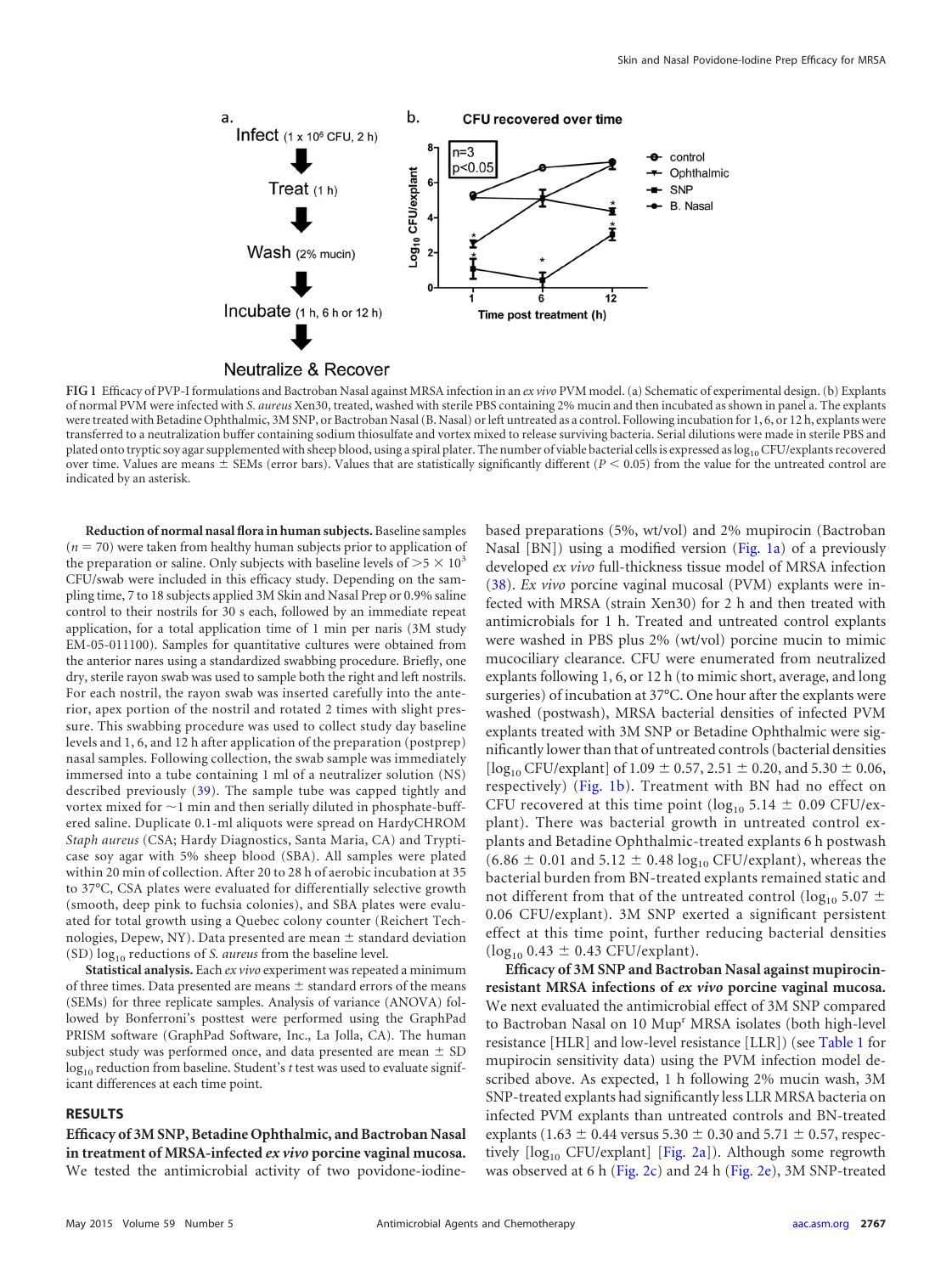<span id="page-3-0"></span>**TABLE 1** Mupirocin susceptibilities of clinical MRSA isolates by Etest

| MRSA isolate | Mupirocin susceptibility<br>$(\mu g/ml)$ by Etest | Mupirocin<br>resistance <sup>a</sup> |
|--------------|---------------------------------------------------|--------------------------------------|
| 146          | 8                                                 | <b>LLR</b>                           |
| 823          | 12                                                | <b>LLR</b>                           |
| 815          | 8                                                 | <b>LLR</b>                           |
| 748          | 12                                                | <b>LLR</b>                           |
| 103          | $\geq 1,024$                                      | <b>HLR</b>                           |
| 920          | $\geq 1,024$                                      | <b>HLR</b>                           |
| 559          | $\geq 1,024$                                      | <b>HLR</b>                           |
| 476          | $\geq 1,024$                                      | <b>HLR</b>                           |
| 993          | $\geq 1,024$                                      | <b>HLR</b>                           |
| 329          | $\geq 1,024$                                      | <b>HLR</b>                           |
|              |                                                   |                                      |

*<sup>a</sup>* LLR, low-level mupirocin resistance; HLR, high-level mupirocin resistance.

explants were associated with significantly lower bacterial densities (2.56  $\pm$  1.60 and 3.62  $\pm$  0.50, respectively) than untreated controls (6.60  $\pm$  0.75 and 7.76  $\pm$  0.22, respectively) or BN-treated explants (5.08  $\pm$  0.39 and 5.99  $\pm$  CFU/explant) (all values are shown in  $log_{10}$  CFU/explant). BN appeared to be bacteriostatic, but it had no significant effect on LLR MRSA CFU recovered at any time point compared to the control. Similar results were ob-served with the HLR MRSA isolates as well [\(Fig. 2b,](#page-3-1) [d,](#page-3-1) and [f\)](#page-3-1). At all three time points examined, HLR MRSA-infected explants treated with 3M SNP had significantly lower bacterial densities than untreated or BN-treated explants (at 1 h, 1.55  $\pm$  0.29 versus 5.68  $\pm$ 0.29 or 6.03  $\pm$  0.32, respectively; at 6 h, 2.98  $\pm$  0.23 versus 7.04  $\pm$ 0.26 or 5.99  $\pm$  0.43, respectively; at 24 h, 3.24  $\pm$  0.36 versus



<span id="page-3-1"></span>FIG 2 Efficacy of 3M SNP or Bactroban Nasal against low- and high-level mupirocin-resistant MRSA isolates. Explants of normal PVM were infected with  $\sim$  1  $\times$ 10<sup>6</sup> CFU low-level Mup<sup>r</sup> MRSA isolates (a, c, and e) or high-level Mup<sup>r</sup> MRSA isolates (b, d, and f) for 2 h. Infected explants were then treated with SNP or Bactroban Nasal (B. Nasal) or left untreated (control) for 1 h, followed by washing with sterile PBS supplemented with 2% mucin. Washed explants were then returned to the incubator for 1 h (a and b), 6 h (c and d), or 24 h (e and f). Following incubation, explants were transferred to  $2\times$  DE broth and vortex mixed to release surviving bacteria. Serial dilutions were made in sterile PBS and plated onto tryptic soy agar supplemented with sheep blood, using a spiral plater. The number of viable bacterial cells is expressed as  $\log_{10}$  CFU/explants. Each symbol represents the value for an individual explant, and the mean (horizontal bar)  $\pm$ SEM (error bar) for each group are shown. Mean values that are significantly different ( $P < 0.05$ ) from the mean value for the untreated control group are indicated by an asterisk.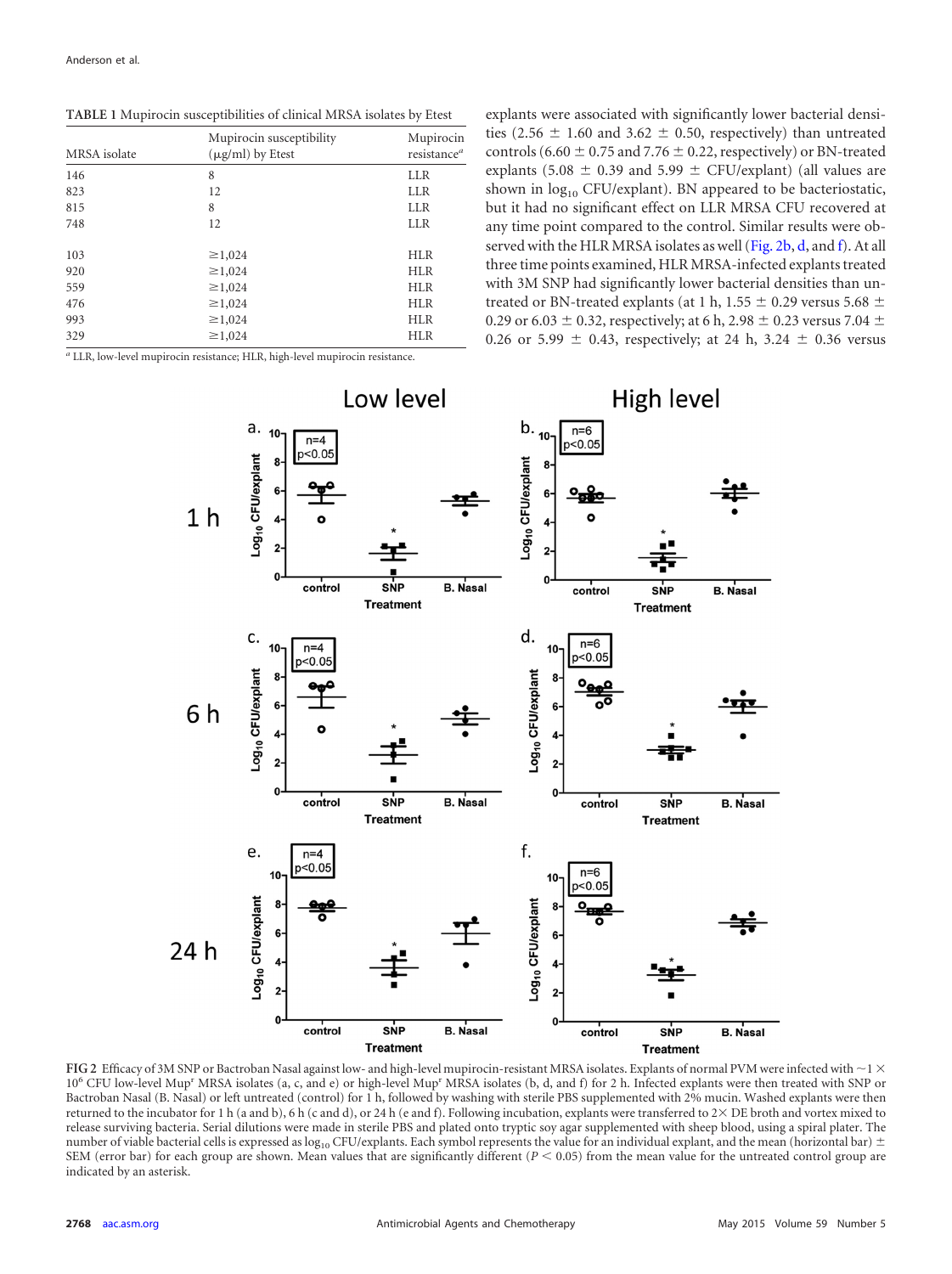

<span id="page-4-0"></span>**FIG 3** Efficacy of PVP-I formulations and Bactroban Nasal against MRSA infection in an *ex vivo*, full-thickness, fresh human skin model. (a) Schematic of experimental design. (b) Explants of normal human skin were infected with *S. aureus* Xen30, treated, washed with sterile PBS containing 2% mucin, then incubated as shown in panel a. The explants were treated with Betadine Ophthalmic, 3M SNP, or Bactroban Nasal (B. Nasal) or left untreated as a control. Following incubation for 1, 6, or 12 h, explants were transferred to  $2 \times$  DE broth and vortex mixed to release surviving bacteria. Serial dilutions were made in sterile PBS and plated onto tryptic soy agar supplemented with sheep blood, using a spiral plater. The number of viable bacterial cells is expressed as  $\log_{10}$ CFU/explants recovered over time. Values are means  $\pm$  SEMs (error bars). Values with different letters are significantly different ( $P$  < 0.05).

7.66  $\pm$  0.19 or 6.88  $\pm$  0.24, respectively) (all values are shown in log<sub>10</sub> CFU/explant). Although not significantly different from the control, some growth was observed in the HLR MRSA isolates at 24 h compared to 1 h.

**Efficacy of 3M SNP, Betadine Ophthalmic, and Bactroban Nasal in the treatment of MRSA-infected** *ex vivo* **human skin.** We adapted our MRSA PVM infection model to fresh, full-thickness human skin which is more representative of the tissue type in the anterior nares and therefore more translational. Explants of normal human skin were prepared as described above and in-fected with MRSA (strain Xen30) for 2 h [\(Fig. 3a\)](#page-4-0). Similar to the above-described experiment on PVM, explants were treated with 3M SNP, Betadine Ophthalmic, or BN for 1 h and then washed with PBS containing 2% (wt/vol) mucin. Explants were incubated for 1, 6, or 12 h prior to neutralization and bacterial recovery. One hour postwash, the MRSA burden of infected PVM explants treated with 3M SNP or Betadine Ophthalmic was significantly reduced compared to that of untreated controls (0.33  $\pm$  0.33, 2.09  $\pm$  0.60, and 4.06  $\pm$  0.19, respectively [log<sub>10</sub> CFU/explant]; [Fig. 3b\)](#page-4-0). Further, CFU recovered from 3M SNP-treated explants were significantly lower than the Betadine Ophthalmic-treated explants. Treatment with BN had no effect on CFU recovered at this time point ( $log_{10}$  4.50  $\pm$  0.08 CFU/explant). Six hours postwash, there was evidence of growth in the untreated controls ( $log_{10}$  5.50  $\pm$  0.40 CFU/explant) which continued through the 12-h time point ( $\log_{10} 6.57 \pm 0.35$  CFU/explant). Again, 3M SNP was significantly more effective at reducing MRSA burden than Betadine Ophthalmic or BN (0 CFU recovered versus 1.72  $\pm$ 0.0.40 or 4.20  $\pm$  0.24, respectively [log<sub>10</sub> CFU/explant]). BN treatment appeared bacteriostatic at 6 h postwash; however, this was not statistically different from control. By 12 h postwash, the difference between untreated controls and BN treatment was significant (6.57  $\pm$  0.35 versus 3.92  $\pm$  0.11, respectively [log<sub>10</sub> CFU/ explant]). Zero CFU were recovered from the 3M SNP-treated explants 12 h postwash, which was significantly lower than BNtreated and untreated controls. At this time point, no statistically significant difference between CFU recovered from the 3M SNP-

treated explants and the Betadine Ophthalmic-treated explants was observed; however, numerically, 3M SNP treatment was more effective at eradicating MRSA (0 versus  $log_{10} 0.63 \pm 0.34$  CFU/ explant).

**Efficacy of 3M SNP on normal flora in the anterior nares of human subjects.** Having demonstrated that 3M SNP significantly reduced MRSA in two *ex vivo* full-thickness models, we next determined whether it could reduce normal flora of human anterior nares. Baseline samples ( $n = 70$ ) were taken by swabbing the anterior nares. The mean baseline level of *S. aureus* in subjects included in this study was  $\log_{10} 4.77 \pm 0.62$  CFU. The anterior nares of subjects were then sampled at 1, 6, or 12 h following application of SNP ( $n = 13$  to 18) or saline control ( $n = 7$  to 9). At all three time points, the *S. aureus* log<sub>10</sub> reduction from the baseline level in 3M SNP-treated subjects was significantly greater than that observed in the saline control subjects (2.3  $\pm$  1.68 versus 0.86  $\pm$  0.73 at 1 h, 2.79  $\pm$  1.52 versus 0.76  $\pm$  0.58 at 6 h and 2.37  $\pm$  1.77 versus  $0.6 \pm 0.9$  at 12 h [all values are  $log_{10}$  CFU]) [\(Fig. 4\)](#page-5-0).

**3M SNP prevents MRSA infection of PVM explants.** Since the intended outcome of 3M SNP use is to prevent SSIs, we next determined whether treatment could prevent PVM explants from becoming infected with MRSA. We slightly modified the PVM infection model described above, as depicted in [Fig. 5a.](#page-5-1) Explants were treated for 5 min with 3M SNP, Betadine Ophthalmic, or mupirocin or left untreated, incubated for 15 min, washed with PBS containing 2% mucin (wt/vol), infected with MRSA (Xen30), incubated for 1 h, and then neutralized, and CFU were recovered. The number of CFU recovered from untreated control explants was  $log_{10} 4.19 \pm 0.12$  CFU/explant [\(Fig. 5b\)](#page-5-1). Treatment with either 5% povidone-iodine-based product resulted in a reduction in the ability of MRSA to infect explants, with 3M SNP being far superior to the Betadine ophthalmic formulation ( $log_{10} 0.00 \pm 0.00$  versus 2.34  $\pm$  0.12 CFU/explant, respectively). CFU recovered from 2% mupirocintreated explants was equivalent to that recovered from controls  $(log_{10} 4.53 \pm 0.05$  CFU/explant).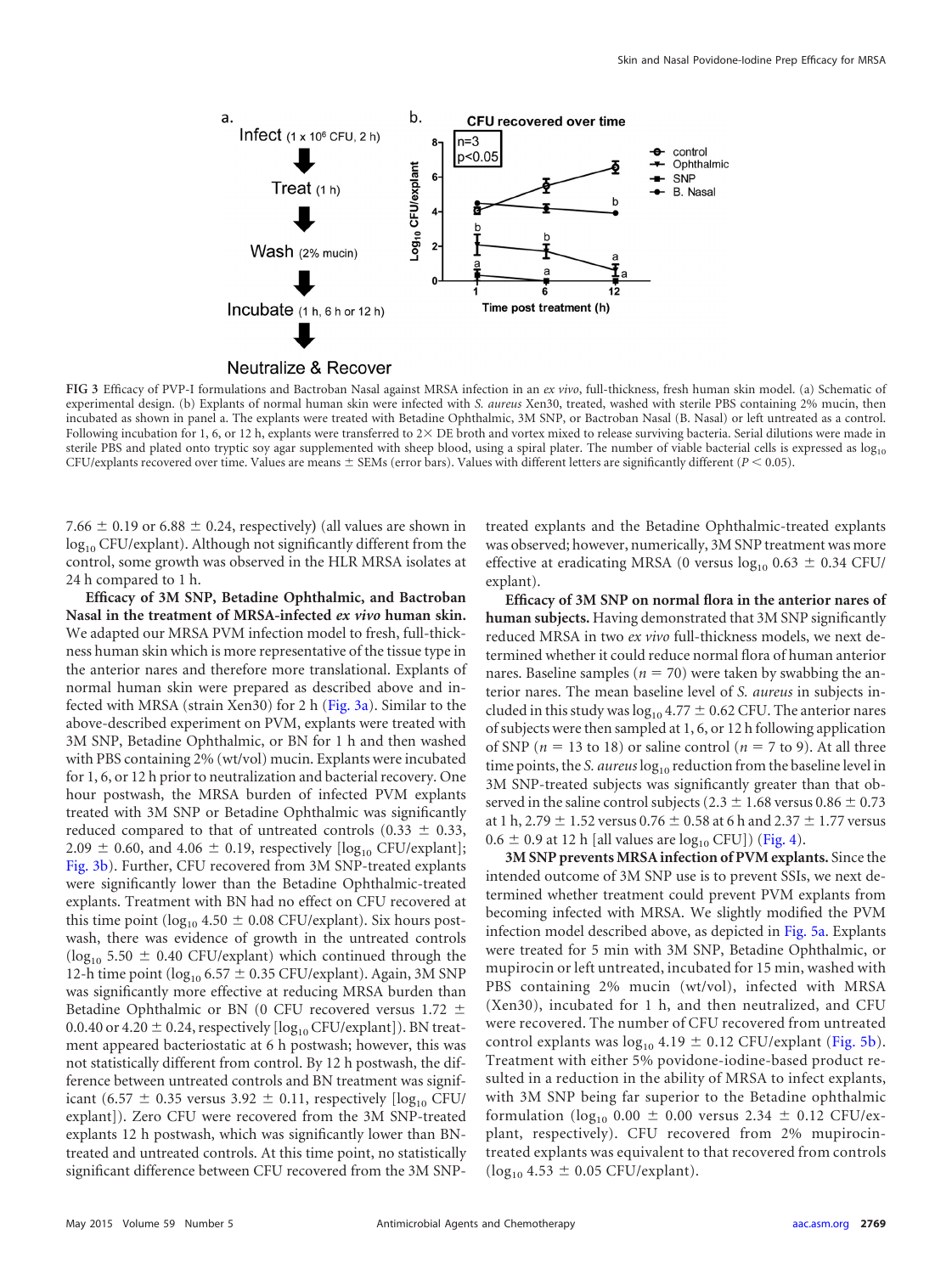

<span id="page-5-0"></span>**FIG 4** 3M SNP reduces normal flora of human anterior nares. Thirteen to 18 human subjects (3M study EM-05-011100) applied 3M Skin and Nasal Prep (3M SNP) and seven to nine human subjects applied 0.9% saline control to their nostrils for 30 s each, followed by an immediate repeat application, for a total application time of 1 min per naris. Postprep samples were taken via swabbing the nares at 1 h, 6 h, and 12 h. Baseline samples were taken prior to the application of prep or saline. The mean baseline level of *S. aureus* in subjects included in this study was  $\log_{10}$  4.77  $\pm$  0.62 CFU. The numbers of viable bacterial cells are expressed as  $log_{10}$  reduction from baseline level over time. Values are means  $\pm$  SEMs (error bars). Mean values that are significantly different  $(P < 0.05)$  from the mean value for the untreated saline control group are indicated by an asterisk.

## **DISCUSSION**

There are numerous commercially manufactured PVP-I-containing preoperative skin preparations that meet FDA requirements, including the recently developed 3M SNP. To our knowledge, this is the first study in translational, full-thickness tissue models, which directly compares PVP-I formulations and topical application of 2% mupirocin ointment (BN). Using an *ex vivo* porcine vaginal mucosal (PVM) infection model, we demonstrated that treatment with 3M SNP or Betadine Ophthalmic was bactericidal against MRSA within 2 h of application. This is consistent with the reported rapid activity of PVP-I-based antimicrobials in the ophthalmic surgical setting [\(40\)](#page-7-23), which, in turn, is associated with a decreased risk of postoperative infections [\(41\)](#page-7-24). In contrast, no change in the MRSA burden of explants treated with BN was observed out to 14 h postapplication (12 h after the mucin wash), which is consistent with its known slow mode of action  $(42)$ . While we recognize that the mupirocin decolonization strategy includes twice-daily application for 5 days intranasally prior to surgery, there is also a risk of patient noncompliance. Therefore, our studies are intended to mimic mupirocin efficacy in a noncompliant patient being decolonized prior to surgery.

PVP-I kinetics are well understood, and it is well-known that iodine is the active antimicrobial component. For example, Schenck et al. showed that povidone complexes with hydrogen triiodide through hydrogen bonding with the proton [\(43\)](#page-7-26). Triiodide is in equilibrium with iodine  $(I_2)$  and iodide  $(I^-)$  shown by the reaction  $I_3$ <sup>-</sup> =  $I_2$  + I<sup>-</sup>. There are other excipients in 3M SNP which buffer the composition and protect the iodine from reduction to inactive iodide, which happens rapidly at increased pH (above 4.5) and reaction with organic matter.

Treatment with 3M SNP resulted in sustained bactericidal activity for up to 8 h postapplication (6 h after the mucin wash), which was a significant improvement over the Betadine Ophthalmic-treated explants where  $>5.0 \log_{10}$  unit growth was observed. We believe that the sustained activity is a result of increased adhesion to the net negatively charged mucus on the tissue surface. This mucoadherence results from the presence of a proprietary cationic polymer in the formulation [\(44,](#page-7-27) [45\)](#page-7-28). We acknowledge that recolonization after 8 h is a possibility and that is the subject of ongoing studies.

Recently, universal decolonization was shown to be more effective than targeted decolonization in the prevention of MRSA intensive care unit (ICU) infections [\(46\)](#page-7-29). This, along with the increased use of mupirocin for prevention of recurrent skin and soft tissue MRSA infections [\(47](#page-7-30)[–](#page-7-31)[49\)](#page-7-32), and growing interest in perioperative eradication of MRSA for the prevention of SSIs has important implications for the spread of mupirocin resistance [\(50\)](#page-7-33). In 2002, Deshpande et al. [\(51\)](#page-7-34) performed an extensive study of mupirocin resistance and noted a marked increase globally compared to an earlier study. Widespread use of mupirocin is commonly associated with increased incidence of resistance



Treatments not sharing a letter are significantly different.

<span id="page-5-1"></span>**FIG 5** 3M SNP prevents MRSA infection in an *ex vivo* model. (a) Schematic of experimental design. (b) Explants of normal PVM were treated with PVP-I formulations or mupirocin ointment (2%) for 5 min at room temperature (RT), followed by 15-min incubation at 37°C. Explants were then washed with sterile PBS containing 2% mucin. After the wash, explants were infected with  $\sim$  1  $\times$  10<sup>6</sup> CFU of MRSA Xen30 and incubated at 37°C for 1 h. Explants were transferred to 2× DE broth and vortex mixed to release surviving bacteria. Serial dilutions were made in sterile PBS and plated onto tryptic soy agar supplemented with sheep blood, using a spiral plater. The number of viable bacterial cells is expressed as  $log_{10}$  CFU/explants. Values are means plus SEMs (error bars).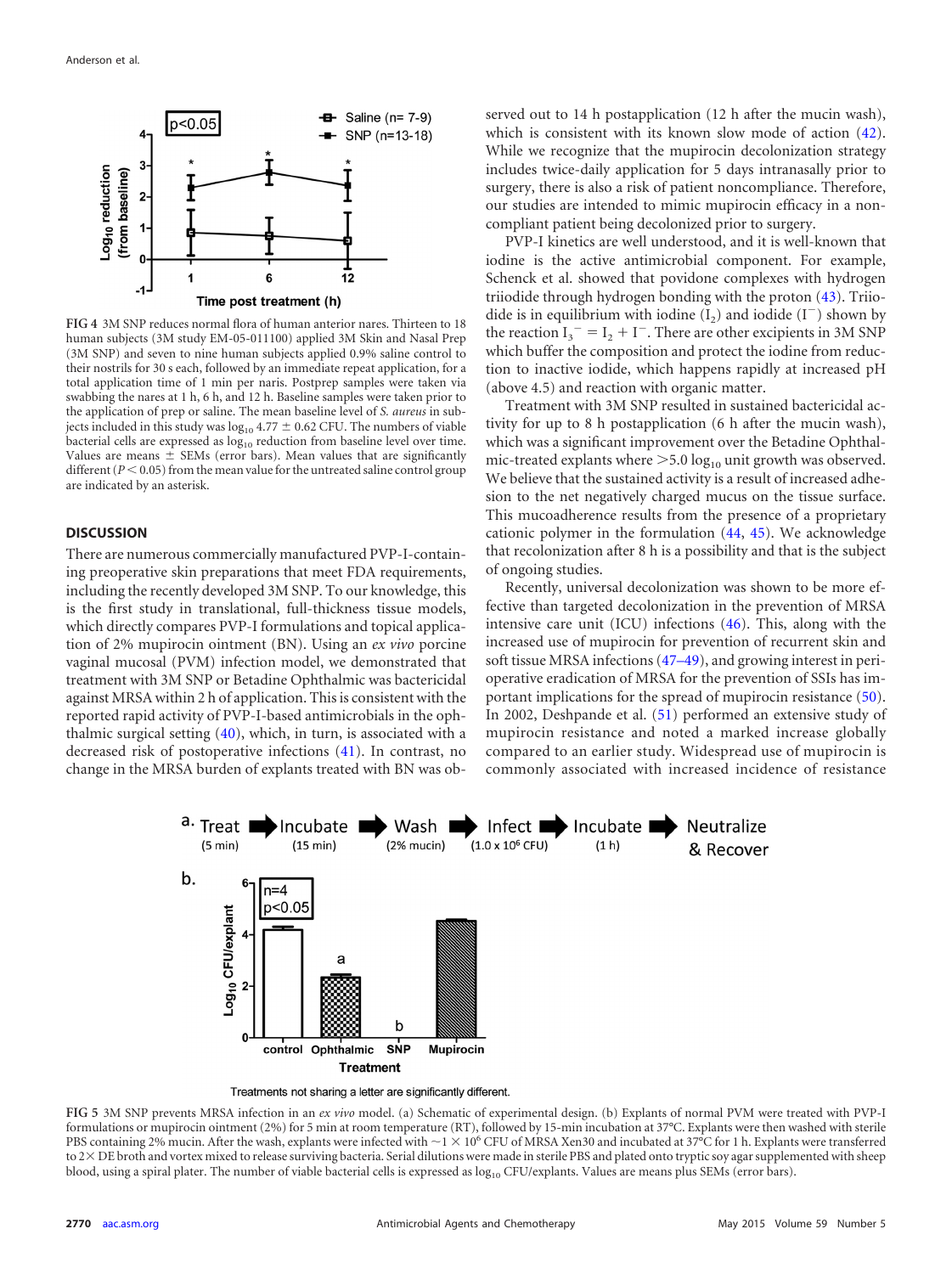[\(25,](#page-7-8) [52](#page-7-35)[–](#page-7-36)[54\)](#page-8-0). The short, defined course (5 days) of mupirocin prescribed in clinical trials of efficacy does not appear to select for mupirocin resistance in one study [\(22\)](#page-7-5). In contrast, Watanabe et al. reported the development of low-level mupirocin resistance after intranasal treatment to reduce nasal carriage [\(55\)](#page-8-1). This same research group also presented a case study in 2001 which described the development of mupirocin resistance in the pharynx of a patient during the course of intranasal application [\(56\)](#page-8-2). Mupirocin resistance has been associated with decolonization failure, which correlates with increased SSIs  $(57-59)$  $(57-59)$  $(57-59)$ . We evaluated 10 Mup<sup>r</sup> MRSA clinical isolates, both HLR and LLR, in our PVM infection treatment model. We saw that both HLR and LLR MRSA isolates were sensitive to 3M SNP. This is not surprising due to the differences in mechanism of action by the two agents. Mupirocin reversibly binds to the isoleucyl tRNA synthetase, resulting in inhibition of protein synthesis [\(60\)](#page-8-6). Resistance is mediated by the acquisition of a plasmid-encoded *mupA* gene (HLR) [\(61\)](#page-8-7) or a mutation in the native *ileS* gene (LLR) [\(62\)](#page-8-8). In contrast, iodine has many cellular targets, including fatty acids, nucleotides and the freesulfur amino acids cysteine and methionine in proteins [\(63\)](#page-8-9). This makes the development of resistance unlikely, and in fact, has not been reported [\(35\)](#page-7-18).

We previously developed a semihigh-throughput *ex vivo* PVM infection model for determining efficacy and toxicity of antimicrobial agents that is translational in nature [\(38\)](#page-7-21). Its use as a substrate for bacterial attachment and nutrition provides an alternative, cost-effective method that more closely mimics *in vivo* conditions than classic *in vitro* studies. The indications for use of 3M SNP for nasal bacterial reduction is application to the anterior nares, which more closely resembles skin in terms of cell type and microflora [\(64\)](#page-8-10). The *ex vivo* PVM explant infection model does not entirely mimic the host factors or microbial components found in skin; therefore, we extended the principles of the PVM infection model to a model that uses fresh human skin as the substrate. Using this *ex vivo* human skin MRSA infection model, we observed results similar to those obtained in the *ex vivo* PVM model. This not only confirms that the PVM infection model is a valuable tool for the preclinical evaluation of topical biocides for infection prevention or treatment but also suggests that 3M SNP could reduce skin or anterior nares flora.

3M SNP rapidly achieved a significant reduction in the resident *S. aureus* from the anterior nares of human test subjects, demonstrating clinical translation of the PVM and *ex vivo* human skin models. This is consistent with a recent report of a prospective, open-label, randomized clinical trial where bacterial reduction with 3M SNP resulted in significantly fewer *S. aureus* SSIs than in mupirocin-treated patients (twice daily for 5 days) undergoing primary or revision arthroplasty or spinal fusion [\(37\)](#page-7-20).

In conclusion, given the issues with medication compliance and evolving mupirocin resistance and the importance of reducing the risk of *S. aureus* SSIs, the benefits of 3M SNP should be considered. They include rapid efficacy, broad-spectrum activity against multiple opportunistic pathogens, lack of development of antimicrobial resistance, and ease of use. 3M SNP provides justin-time, health care provider directly observed preventive application and may be an attractive alternative for reducing the bioburden of anterior nares prior to surgery.

## **ACKNOWLEDGMENT**

This work was supported by a grant from 3M Company.

#### <span id="page-6-0"></span>**REFERENCES**

- 1. **Sader HS, Streit JM, Fritsche TR, Jones RN.** 2006. Antimicrobial susceptibility of gram-positive bacteria isolated from European medical centres: results of the Daptomycin Surveillance Programme (2002-2004). Clin Microbiol Infect **12:**844 –852. [http://dx.doi.org/10.1111/j.1469-0691](http://dx.doi.org/10.1111/j.1469-0691.2006.01550.x) [.2006.01550.x.](http://dx.doi.org/10.1111/j.1469-0691.2006.01550.x)
- <span id="page-6-1"></span>2. **Mangram AJ, Horan TC, Pearson ML, Silver LC, Jarvis WR.** 1999. Guideline for prevention of surgical site infection, 1999. Hospital Infection Control Practices Advisory Committee. Infect Control Hosp Epidemiol **20:**250 –280. [http://dx.doi.org/10.1086/501620.](http://dx.doi.org/10.1086/501620)
- <span id="page-6-2"></span>3. **Owens CD, Stoessel K.** 2008. Surgical site infections: epidemiology, microbiology and prevention. J Hosp Infect **70**(Suppl 2)**:**3–10. [http://dx.doi](http://dx.doi.org/10.1016/S0195-6701(08)60017-1) [.org/10.1016/S0195-6701\(08\)60017-1.](http://dx.doi.org/10.1016/S0195-6701(08)60017-1)
- <span id="page-6-3"></span>4. **Hidron AI, Edwards JR, Patel J, Horan TC, Sievert DM, Pollock DA, Fridkin SK.** 2008. NHSN annual update: antimicrobial-resistant pathogens associated with healthcare-associated infections: annual summary of data reported to the National Healthcare Safety Network at the Centers for Disease Control and Prevention, 2006-2007. Infect Control Hosp Epidemiol **29:**996 –1011. [http://dx.doi.org/10.1086/591861.](http://dx.doi.org/10.1086/591861)
- <span id="page-6-4"></span>5. **Anderson DJ, Kaye KS, Chen LF, Schmader KE, Choi Y, Sloane R, Sexton DJ.** 2009. Clinical and financial outcomes due to methicillin resistant Staphylococcus aureus surgical site infection: a multi-center matched outcomes study. PLoS One **4:**e8305. [http://dx.doi.org/10.1371](http://dx.doi.org/10.1371/journal.pone.0008305) [/journal.pone.0008305.](http://dx.doi.org/10.1371/journal.pone.0008305)
- <span id="page-6-5"></span>6. **Whitehouse JD, Friedman ND, Kirkland KB, Richardson WJ, Sexton DJ.** 2002. The impact of surgical-site infections following orthopedic surgery at a community hospital and a university hospital: adverse quality of life, excess length of stay, and extra cost. Infect Control Hosp Epidemiol **23:**183–189. [http://dx.doi.org/10.1086/502033.](http://dx.doi.org/10.1086/502033)
- <span id="page-6-6"></span>7. **Zimlichman E, Henderson D, Tamir O, Franz C, Song P, Yamin CK, Keohane C, Denham CR, Bates DW.** 2013. Health care-associated infections: a meta-analysis of costs and financial impact on the US health care system. JAMA Intern Med **173:**2039 –2046. [http://dx.doi.org/10.1001](http://dx.doi.org/10.1001/jamainternmed.2013.9763) [/jamainternmed.2013.9763.](http://dx.doi.org/10.1001/jamainternmed.2013.9763)
- <span id="page-6-7"></span>8. **Ringberg H, Petersson AC, Walder M, Johansson PJH.** 2006. The throat: an important site for MRSA colonization. Scand J Infect Dis **38:**888 –893. [http://dx.doi.org/10.1080/00365540600740546.](http://dx.doi.org/10.1080/00365540600740546)
- <span id="page-6-9"></span><span id="page-6-8"></span>9. **Rimland D, Roberson B.** 1986. Gastrointestinal carriage of methicillinresistant Staphylococcus aureus. J Clin Microbiol **24:**137–138.
- 10. **Beigi R, Hanrahan J.** 2007. Staphylococcus aureus and MRSA colonization rates among gravidas admitted to labor and delivery: a pilot study. Infect Dis Obstet Gynecol **2007:**70876. [http://dx.doi.org/10.1155/2007](http://dx.doi.org/10.1155/2007/70876) [/70876.](http://dx.doi.org/10.1155/2007/70876)
- <span id="page-6-10"></span>11. **Kluytmans JA, Mouton JW, Ijzerman EP, Vandenbroucke-Grauls CM, Maat AW, Wagenvoort JH, Verbrugh HA.** 1995. Nasal carriage of Staphylococcus aureus as a major risk factor for wound infections after cardiac surgery. J Infect Dis **171:**216 –219. [http://dx.doi.org/10.1093/infdis/171.1](http://dx.doi.org/10.1093/infdis/171.1.216) [.216.](http://dx.doi.org/10.1093/infdis/171.1.216)
- <span id="page-6-11"></span>12. **Kalmeijer MD, van Nieuwland-Bollen E, Bogaers-Hofman D, de Baere GA.** 2000. Nasal carriage of Staphylococcus aureus is a major risk factor for surgical-site infections in orthopedic surgery. Infect Control Hosp Epidemiol **21:**319 –323. [http://dx.doi.org/10.1086/501763.](http://dx.doi.org/10.1086/501763)
- <span id="page-6-12"></span>13. **Levy PY, Ollivier M, Drancourt M, Raoult D, Argenson JN.** 2013. Relation between nasal carriage of Staphylococcus aureus and surgical site infection in orthopedic surgery: the role of nasal contamination. A systematic literature review and meta-analysis. Orthop Traumatol Surg Res **99:**645–651. [http://dx.doi.org/10.1016/j.otsr.2013.03.030.](http://dx.doi.org/10.1016/j.otsr.2013.03.030)
- <span id="page-6-13"></span>14. **van Rijen M, Bonten M, Wenzel R, Kluytmans J.** 2008. Mupirocin ointment for preventing Staphylococcus aureus infections in nasal carriers. Cochrane Database Syst Rev **2008:**CD006216. [http://dx.doi.org/10](http://dx.doi.org/10.1002/14651858.CD006216.pub2) [.1002/14651858.CD006216.pub2.](http://dx.doi.org/10.1002/14651858.CD006216.pub2)
- <span id="page-6-14"></span>15. **Mehta MS, Hacek DM, Kufner BA, Price C, Peterson LR.** 2013. Doseranging study to assess the application of intranasal 2% mupirocin calcium ointment to eradicate Staphylococcus aureus nasal colonization. Surg Infect (Larchmt) **14:**69 –72. [http://dx.doi.org/10.1089/sur.2012.086.](http://dx.doi.org/10.1089/sur.2012.086)
- <span id="page-6-15"></span>16. **Ammerlaan HS, Kluytmans JA, Wertheim HF, Nouwen JL, Bonten MJ.** 2009. Eradication of methicillin-resistant Staphylococcus aureus carriage: a systematic review. Clin Infect Dis **48:**922–930. [http://dx.doi.org/10.1086](http://dx.doi.org/10.1086/597291) [/597291.](http://dx.doi.org/10.1086/597291)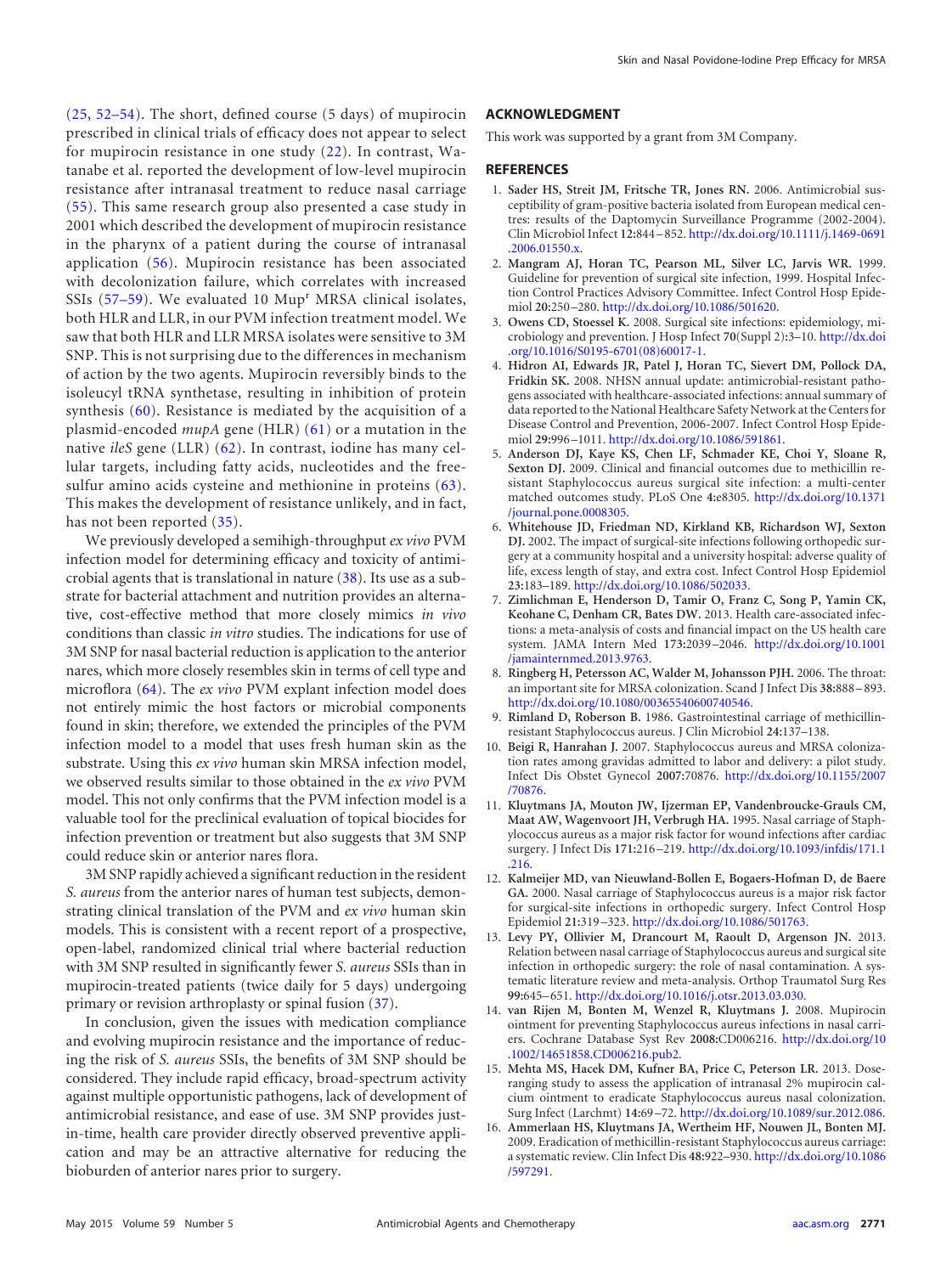- <span id="page-7-0"></span>17. **Yano M, Doki Y, Inoue M, Tsujinaka T, Shiozaki H, Monden M.** 2000. Preoperative intranasal mupirocin ointment significantly reduces postoperative infection with Staphylococcus aureus in patients undergoing upper gastrointestinal surgery. Surg Today **30:**16 –21. [http://dx.doi.org/10](http://dx.doi.org/10.1007/PL00010040) [.1007/PL00010040.](http://dx.doi.org/10.1007/PL00010040)
- <span id="page-7-1"></span>18. **Cimochowski GE, Harostock MD, Brown R, Bernardi M, Alonzo N, Coyle K.** 2001. Intranasal mupirocin reduces sternal wound infection after open heart surgery in diabetics and nondiabetics. Ann Thorac Surg **71:**1572–1579. [http://dx.doi.org/10.1016/S0003-4975\(01\)02519-X.](http://dx.doi.org/10.1016/S0003-4975(01)02519-X)
- <span id="page-7-2"></span>19. **Kluytmans JA, Mouton JW, VandenBergh MF, Manders MJ, Maat AP, Wagenvoort JH, Michel MF, Verbrugh HA.** 1996. Reduction of surgicalsite infections in cardiothoracic surgery by elimination of nasal carriage of Staphylococcus aureus. Infect Control Hosp Epidemiol **17:**780 –785. [http:](http://dx.doi.org/10.1086/647236) [//dx.doi.org/10.1086/647236.](http://dx.doi.org/10.1086/647236)
- <span id="page-7-3"></span>20. **Perl TM.** 2003. Prevention of Staphylococcus aureus infections among surgical patients: beyond traditional perioperative prophylaxis. Surgery **134:**S10 –S17. [http://dx.doi.org/10.1016/S0039-6060\(03\)00391-X.](http://dx.doi.org/10.1016/S0039-6060(03)00391-X)
- <span id="page-7-4"></span>21. **Konvalinka A, Errett L, Fong IW.** 2006. Impact of treating Staphylococcus aureus nasal carriers on wound infections in cardiac surgery. J Hosp Infect **64:**162–168. [http://dx.doi.org/10.1016/j.jhin.2006.06.010.](http://dx.doi.org/10.1016/j.jhin.2006.06.010)
- <span id="page-7-5"></span>22. **Perl TM, Cullen JJ, Wenzel RP, Zimmerman MB, Pfaller MA, Sheppard D, Twombley J, French PP, Herwaldt LA.** 2002. Intranasal mupirocin to prevent postoperative Staphylococcus aureus infections. N Engl J Med **346:**1871–1877. [http://dx.doi.org/10.1056/NEJMoa003069.](http://dx.doi.org/10.1056/NEJMoa003069)
- <span id="page-7-6"></span>23. **Schmid H, Romanos A, Schiffl H, Lederer SR.** 2013. Persistent nasal methicillin-resistant Staphylococcus aureus carriage in hemodialysis outpatients: a predictor of worse outcome. BMC Nephrol **14:**93. [http://dx.doi](http://dx.doi.org/10.1186/1471-2369-14-93) [.org/10.1186/1471-2369-14-93.](http://dx.doi.org/10.1186/1471-2369-14-93)
- <span id="page-7-7"></span>24. **Caffrey AR, Woodmansee SB, Crandall N, Tibert C, Fielding C, Mikolich DJ, Vezeridis MP, LaPlante KL.** 2011. Low adherence to outpatient preoperative methicillin-resistant Staphylococcus aureus decolonization therapy. Infect Control Hosp Epidemiol **32:**930 –932. [http://dx](http://dx.doi.org/10.1086/661787) [.doi.org/10.1086/661787.](http://dx.doi.org/10.1086/661787)
- <span id="page-7-8"></span>25. **Vasquez JE, Walker ES, Franzus BW, Overbay BK, Reagan DR, Sarubbi FA.** 2000. The epidemiology of mupirocin resistance among methicillinresistant Staphylococcus aureus at a Veterans' Affairs hospital. Infect Control Hosp Epidemiol **21:**459 –464. [http://dx.doi.org/10.1086/501788.](http://dx.doi.org/10.1086/501788)
- <span id="page-7-9"></span>26. **Mongkolrattanothai K, Mankin P, Raju V, Gray B.** 2008. Surveillance for mupirocin resistance among methicillin-resistant Staphylococcus aureus clinical isolates. Infect Control Hosp Epidemiol **29:**993–994. [http:](http://dx.doi.org/10.1086/590536) [//dx.doi.org/10.1086/590536.](http://dx.doi.org/10.1086/590536)
- <span id="page-7-10"></span>27. **Jones JC, Rogers TJ, Brookmeyer P, Dunne WM, Jr, Storch GA, Coopersmith CM, Fraser VJ, Warren DK.** 2007. Mupirocin resistance in patients colonized with methicillin-resistant Staphylococcus aureus in a surgical intensive care unit. Clin Infect Dis **45:**541–547. [http://dx.doi.org](http://dx.doi.org/10.1086/520663) [/10.1086/520663.](http://dx.doi.org/10.1086/520663)
- <span id="page-7-11"></span>28. **Simor AE, Stuart TL, Louie L, Watt C, Ofner-Agostini M, Gravel D, Mulvey M, Loeb M, McGeer A, Bryce E, Matlow A.** 2007. Mupirocinresistant, methicillin-resistant Staphylococcus aureus strains in Canadian hospitals. Antimicrob Agents Chemother **51:**3880 –3886. [http://dx.doi](http://dx.doi.org/10.1128/AAC.00846-07) [.org/10.1128/AAC.00846-07.](http://dx.doi.org/10.1128/AAC.00846-07)
- <span id="page-7-12"></span>29. **Anderson DJ, Podgorny K, Berrios-Torres SI, Bratzler DW, Dellinger EP, Greene L, Nyquist AC, Saiman L, Yokoe DS, Maragakis LL, Kaye KS.** 2014. Strategies to prevent surgical site infections in acute care hospitals: 2014 update. Infect Control Hosp Epidemiol **35:**605–627. [http://dx](http://dx.doi.org/10.1086/676022) [.doi.org/10.1086/676022.](http://dx.doi.org/10.1086/676022)
- <span id="page-7-14"></span><span id="page-7-13"></span>30. **Patel JB, Gorwitz RJ, Jernigan JA.** 2009. Mupirocin resistance. Clin Infect Dis **49:**935–941. [http://dx.doi.org/10.1086/605495.](http://dx.doi.org/10.1086/605495)
- <span id="page-7-15"></span>31. **Gershenfeld L.** 1962. Povidone-iodine as a sporocide. Am J Pharm Sci Support Public Health **134:**78 –81.
- <span id="page-7-16"></span>32. **Russell AD.** 1990. Bacterial spores and chemical sporicidal agents. Clin Microbiol Rev **3:**99 –119.
- <span id="page-7-17"></span>33. **McLure AR, Gordon J.** 1992. In-vitro evaluation of povidone-iodine and chlorhexidine against methicillin-resistant Staphylococcus aureus. J Hosp Infect **21:**291–299. [http://dx.doi.org/10.1016/0195-6701\(92\)90139-D.](http://dx.doi.org/10.1016/0195-6701(92)90139-D)
- 34. **Gottardi W.** 1995. The uptake and release of molecular iodine by the skin: chemical and bactericidal evidence of residual effects caused by povidoneiodine preparations. J Hosp Infect **29:**9 –18. [http://dx.doi.org/10.1016](http://dx.doi.org/10.1016/0195-6701(95)90289-9) [/0195-6701\(95\)90289-9.](http://dx.doi.org/10.1016/0195-6701(95)90289-9)
- <span id="page-7-19"></span><span id="page-7-18"></span>35. **Houang ET, Gilmore OJ, Reid C, Shaw EJ.** 1976. Absence of bacterial resistance to povidone iodine. J Clin Pathol **29:**752–755. [http://dx.doi.org](http://dx.doi.org/10.1136/jcp.29.8.752) [/10.1136/jcp.29.8.752.](http://dx.doi.org/10.1136/jcp.29.8.752)
- 36. **Lanker Klossner B, Widmer HR, Frey F.** 1997. Nondevelopment of

resistance by bacteria during hospital use of povidone-iodine. Dermatology **195**(Suppl 2)**:**10 –13. [http://dx.doi.org/10.1159/000246024.](http://dx.doi.org/10.1159/000246024)

- <span id="page-7-20"></span>37. **Phillips M, Rosenberg A, Shopsin B, Cuff G, Skeete F, Foti A, Kraemer K, Inglima K, Press R, Bosco J.** 2014. Preventing surgical site infections: a randomized, open-label trial of nasal mupirocin ointment and nasal povidone-iodine solution. Infect Control Hosp Epidemiol **35:**826 –832. [http://dx.doi.org/10.1086/676872.](http://dx.doi.org/10.1086/676872)
- <span id="page-7-21"></span>38. **Anderson MJ, Scholz MT, Parks PJ, Peterson ML.** 2013. Ex vivo porcine vaginal mucosal model of infection for determining effectiveness and toxicity of antiseptics. J Appl Microbiol **115:**679 –688. [http://dx.doi.org/10](http://dx.doi.org/10.1111/jam.12277) [.1111/jam.12277.](http://dx.doi.org/10.1111/jam.12277)
- <span id="page-7-22"></span>39. **Anderson MJ, Horn ME, Lin YC, Parks PJ, Peterson ML.** 2010. Efficacy of concurrent application of chlorhexidine gluconate and povidone iodine against six nosocomial pathogens. Am J Infect Control **38:**826 –831. [http:](http://dx.doi.org/10.1016/j.ajic.2010.06.022) [//dx.doi.org/10.1016/j.ajic.2010.06.022.](http://dx.doi.org/10.1016/j.ajic.2010.06.022)
- <span id="page-7-23"></span>40. **Halachmi-Eyal O, Lang Y, Keness Y, Miron D.** 2009. Preoperative topical moxifloxacin 0.5% and povidone-iodine 5.0% versus povidoneiodine 5.0% alone to reduce bacterial colonization in the conjunctival sac. J Cataract Refract Surg **35:**2109 –2114. [http://dx.doi.org/10.1016/j.jcrs](http://dx.doi.org/10.1016/j.jcrs.2009.06.038) [.2009.06.038.](http://dx.doi.org/10.1016/j.jcrs.2009.06.038)
- <span id="page-7-24"></span>41. **Wu PC, Li M, Chang SJ, Teng MC, Yow SG, Shin SJ, Kuo HK.** 2006. Risk of endophthalmitis after cataract surgery using different protocols for povidone-iodine preoperative disinfection. J Ocul Pharmacol Ther **22:** 54 –61. [http://dx.doi.org/10.1089/jop.2006.22.54.](http://dx.doi.org/10.1089/jop.2006.22.54)
- <span id="page-7-25"></span>42. **Casewell MW, Hill RL.** 1985. In-vitro activity of mupirocin ('pseudomonic acid') against clinical isolates of Staphylococcus aureus. J Antimicrob Chemother **15:**523–531. [http://dx.doi.org/10.1093/jac/15.5.523.](http://dx.doi.org/10.1093/jac/15.5.523)
- <span id="page-7-26"></span>43. **Schenck HU, Simak P, Haedicke E.** 1979. Structure of polyvinylpyrrolidone-iodine (povidone-iodine). J Pharm Sci **68:**1505–1509. [http://dx.doi](http://dx.doi.org/10.1002/jps.2600681211) [.org/10.1002/jps.2600681211.](http://dx.doi.org/10.1002/jps.2600681211)
- <span id="page-7-27"></span>44. **Bogataj M, Vovk T, Kerec M, Dimnik A, Grabnar I, Mrhar A.** 2003. The correlation between zeta potential and mucoadhesion strength on pig vesical mucosa. Biol Pharm Bull **26:**743–746. [http://dx.doi.org/10.1248/bpb](http://dx.doi.org/10.1248/bpb.26.743) [.26.743.](http://dx.doi.org/10.1248/bpb.26.743)
- <span id="page-7-28"></span>45. **Ko S, Roh YH, Choo JH, Jang SH, Han SH, Jang HG.** 2010. Effect of cationic polymer treatment on adhesion of iron oxide to eyelashes. Int J Cosmet Sci **32:**314. [http://dx.doi.org/10.1111/j.1468-2494.2010](http://dx.doi.org/10.1111/j.1468-2494.2010.00580_3.x) [.00580\\_3.x.](http://dx.doi.org/10.1111/j.1468-2494.2010.00580_3.x)
- <span id="page-7-29"></span>46. **Huang SS, Septimus E, Kleinman K, Moody J, Hickok J, Avery TR, Lankiewicz J, Gombosev A, Terpstra L, Hartford F, Hayden MK, Jernigan JA, Weinstein RA, Fraser VJ, Haffenreffer K, Cui E, Kaganov RE, Lolans K, Perlin JB, Platt R.** 2013. Targeted versus universal decolonization to prevent ICU infection. N Engl J Med **368:**2255–2265. [http://dx](http://dx.doi.org/10.1056/NEJMoa1207290) [.doi.org/10.1056/NEJMoa1207290.](http://dx.doi.org/10.1056/NEJMoa1207290)
- <span id="page-7-30"></span>47. **West SK, Plantenga MS, Strausbaugh LJ.** 2007. Use of decolonization to prevent staphylococcal infections in various healthcare settings: results of an Emerging Infections Network survey. Infect Control Hosp Epidemiol **28:**1111–1113. [http://dx.doi.org/10.1086/519930.](http://dx.doi.org/10.1086/519930)
- <span id="page-7-31"></span>48. **Creech CB, Beekmann SE, Chen Y, Polgreen PM.** 2008. Variability among pediatric infectious diseases specialists in the treatment and prevention of methicillin-resistant Staphylococcus aureus skin and soft tissue infections. Pediatr Infect Dis J **27:**270 –272. [http://dx.doi.org/10.1097/INF](http://dx.doi.org/10.1097/INF.0b013e31815c9068) [.0b013e31815c9068.](http://dx.doi.org/10.1097/INF.0b013e31815c9068)
- <span id="page-7-32"></span>49. **Szumowski JD, Cohen DE, Kanaya F, Mayer KH.** 2007. Treatment and outcomes of infections by methicillin-resistant Staphylococcus aureus at an ambulatory clinic. Antimicrob Agents Chemother **51:**423–428. [http:](http://dx.doi.org/10.1128/AAC.01244-06) [//dx.doi.org/10.1128/AAC.01244-06.](http://dx.doi.org/10.1128/AAC.01244-06)
- <span id="page-7-33"></span>50. **Engelman R, Shahian D, Shemin R, Guy TS, Bratzler D, Edwards F, Jacobs M, Fernando H, Bridges C, Workforce on Evidence-Based Medicine, Society of Thoracic Surgeons.** 2007. The Society of Thoracic Surgeons practice guideline series: antibiotic prophylaxis in cardiac surgery, part II: Antibiotic choice. Ann Thorac Surg **83:**1569 –1576. [http://dx.doi](http://dx.doi.org/10.1016/j.athoracsur.2006.09.046) [.org/10.1016/j.athoracsur.2006.09.046.](http://dx.doi.org/10.1016/j.athoracsur.2006.09.046)
- <span id="page-7-34"></span>51. **Deshpande LM, Fix AM, Pfaller MA, Jones RN.** 2002. Emerging elevated mupirocin resistance rates among staphylococcal isolates in the SENTRY Antimicrobial Surveillance Program (2000): correlations of results from disk diffusion, Etest and reference dilution methods. Diagn Microbiol Infect Dis **42:**283–290. [http://dx.doi.org/10.1016](http://dx.doi.org/10.1016/S0732-8893(01)00328-5) [/S0732-8893\(01\)00328-5.](http://dx.doi.org/10.1016/S0732-8893(01)00328-5)
- <span id="page-7-36"></span><span id="page-7-35"></span>52. **Upton A, Lang S, Heffernan H.** 2003. Mupirocin and Staphylococcus aureus: a recent paradigm of emerging antibiotic resistance. J Antimicrob Chemother **51:**613–617. [http://dx.doi.org/10.1093/jac/dkg127.](http://dx.doi.org/10.1093/jac/dkg127)
- 53. **Perez-Fontan M, Rosales M, Rodriguez-Carmona A, Falcon TG, Valdes**